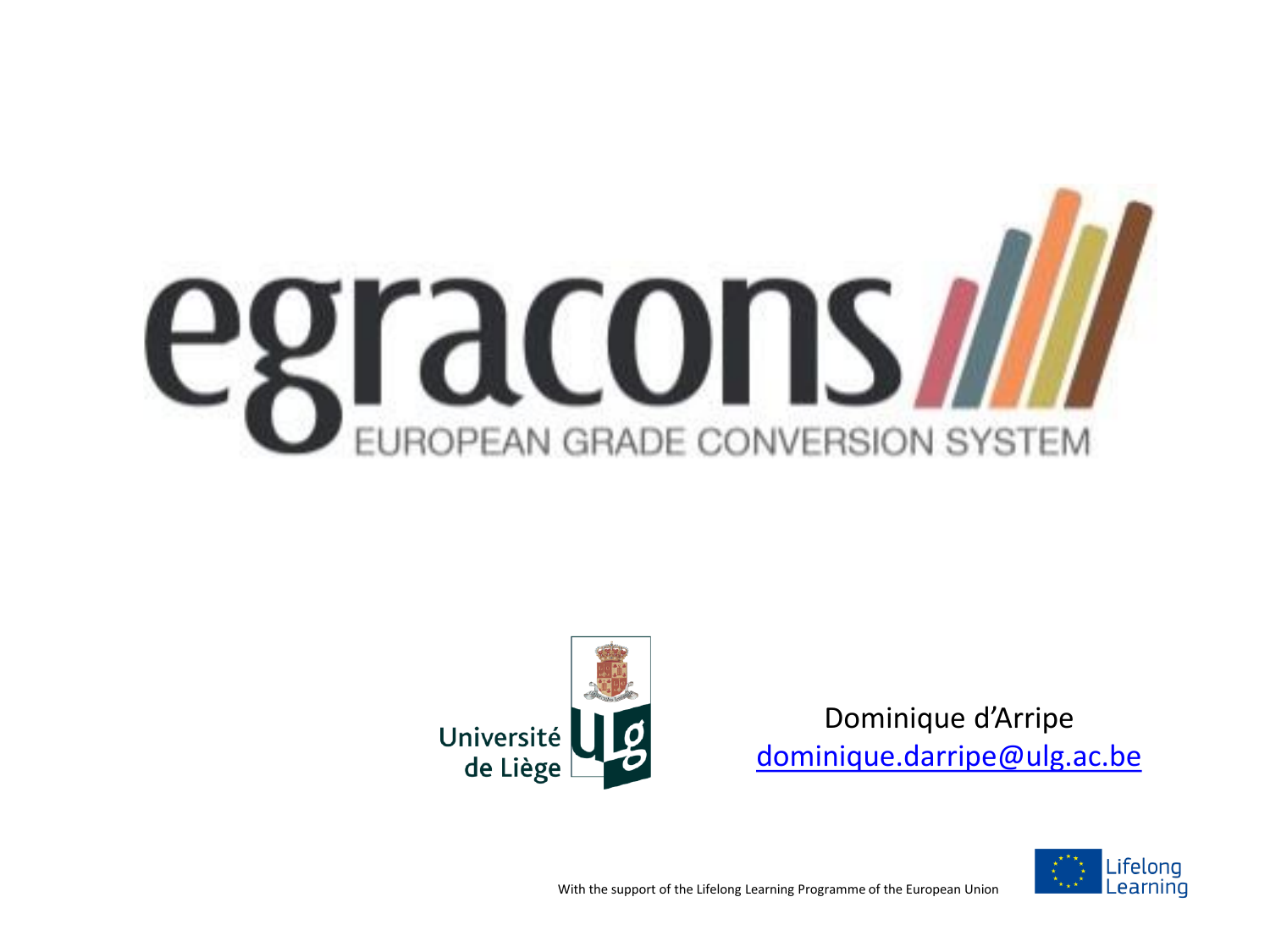#### **ECTS**



#### **ECTS Users' Guide**





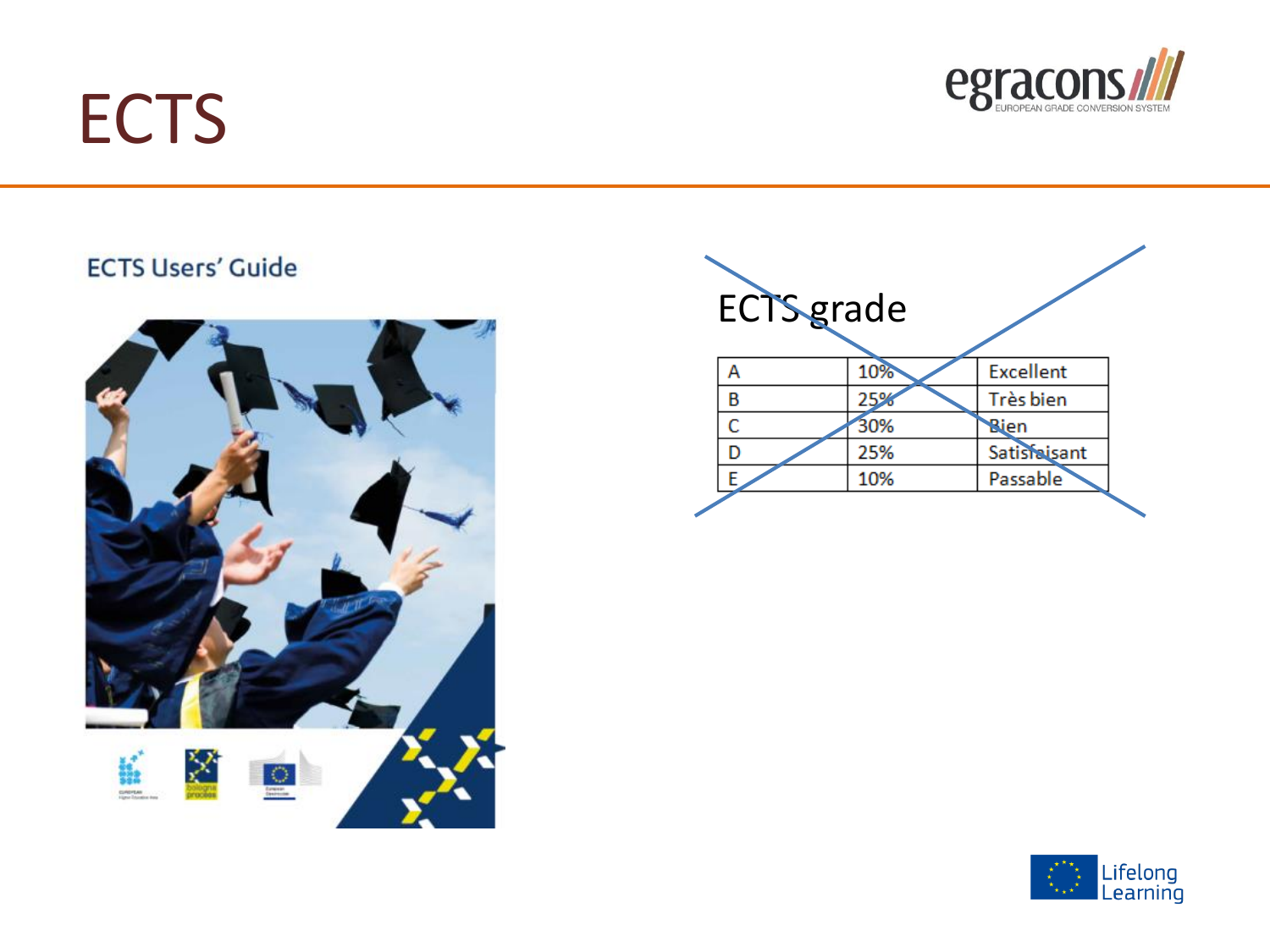#### **ECTS**



#### **ECTS Users' Guide**



#### Grade distribution tables

| <b>Institutional</b><br><b>Grade</b> | <b>Grade</b><br><b>Percentage</b> | <b>Cumulative</b><br>percentage |
|--------------------------------------|-----------------------------------|---------------------------------|
| 20                                   | 0,72 %                            | 0,72%                           |
| 19                                   | 1,41 %                            | 2,13 %                          |
| 18                                   | 4,68 %                            | 6,81%                           |
| 17                                   | 8,14 %                            | 14,96 %                         |
| 16                                   | 12,81 %                           | 27,76 %                         |
| 15                                   | 14,89 %                           | 42,65 %                         |
| 14                                   | 16,57 %                           | 59,22 %                         |
| 13                                   | 14,30 %                           | 73,53 %                         |
| 12                                   | 12,68 %                           | 86,21%                          |
| 11                                   | 7,83 %                            | 94,04 %                         |
| 10                                   | 5,96 %                            | 100 %                           |

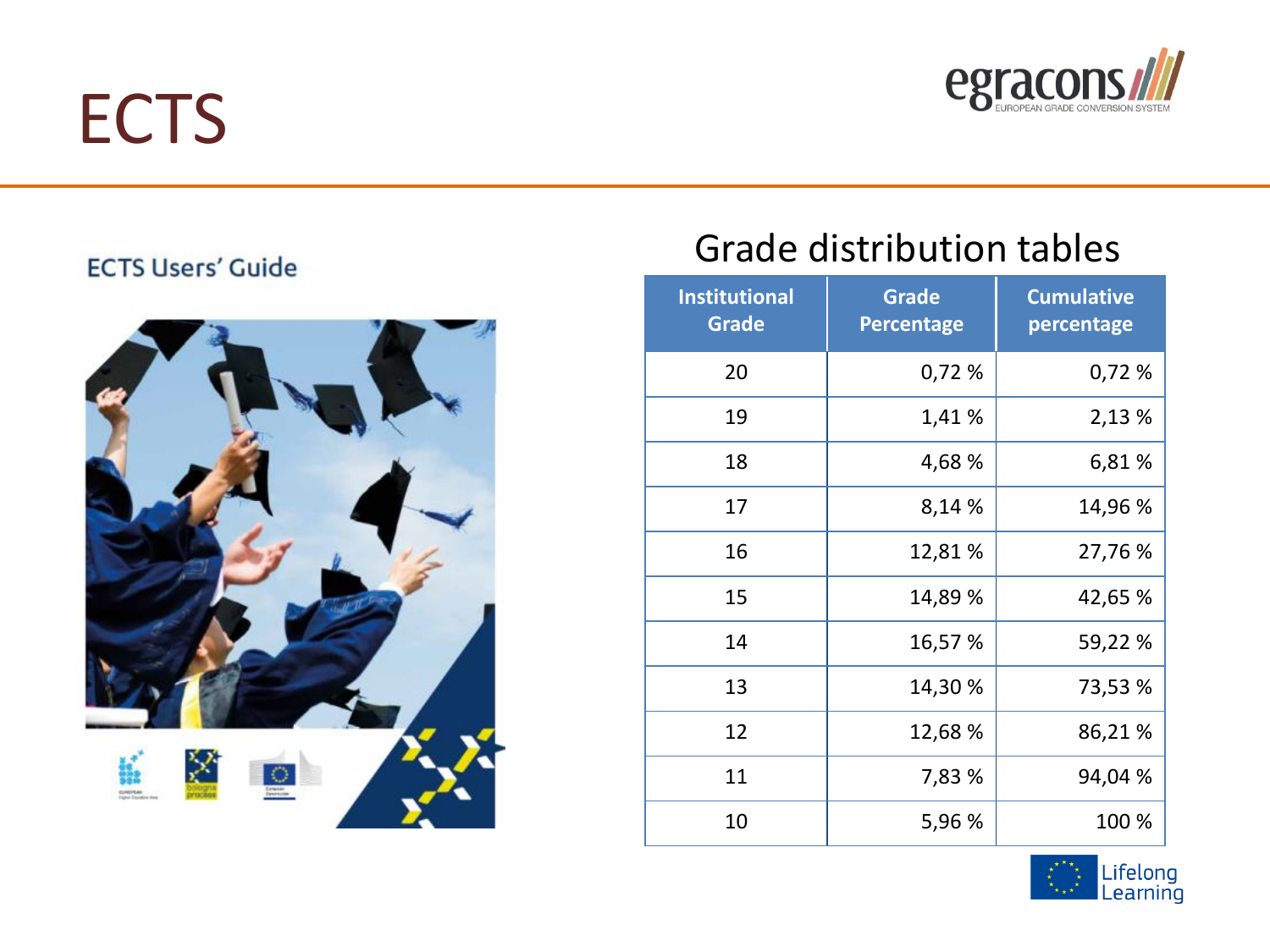

#### Loïc

#### ULg ⇒ Italie - Roma La Sapienza

| <b>Course Title</b>                      | <b>ECTS Credits</b> | <b>Local Grade</b> |
|------------------------------------------|---------------------|--------------------|
| Gestione ambientale                      | 9                   | 24/30              |
| Innovation and organization of companies | 9                   | 28/30              |
| Digital marketing                        | b                   | 25/30              |
| Gestioni straordinarie                   | h                   | 18/30              |

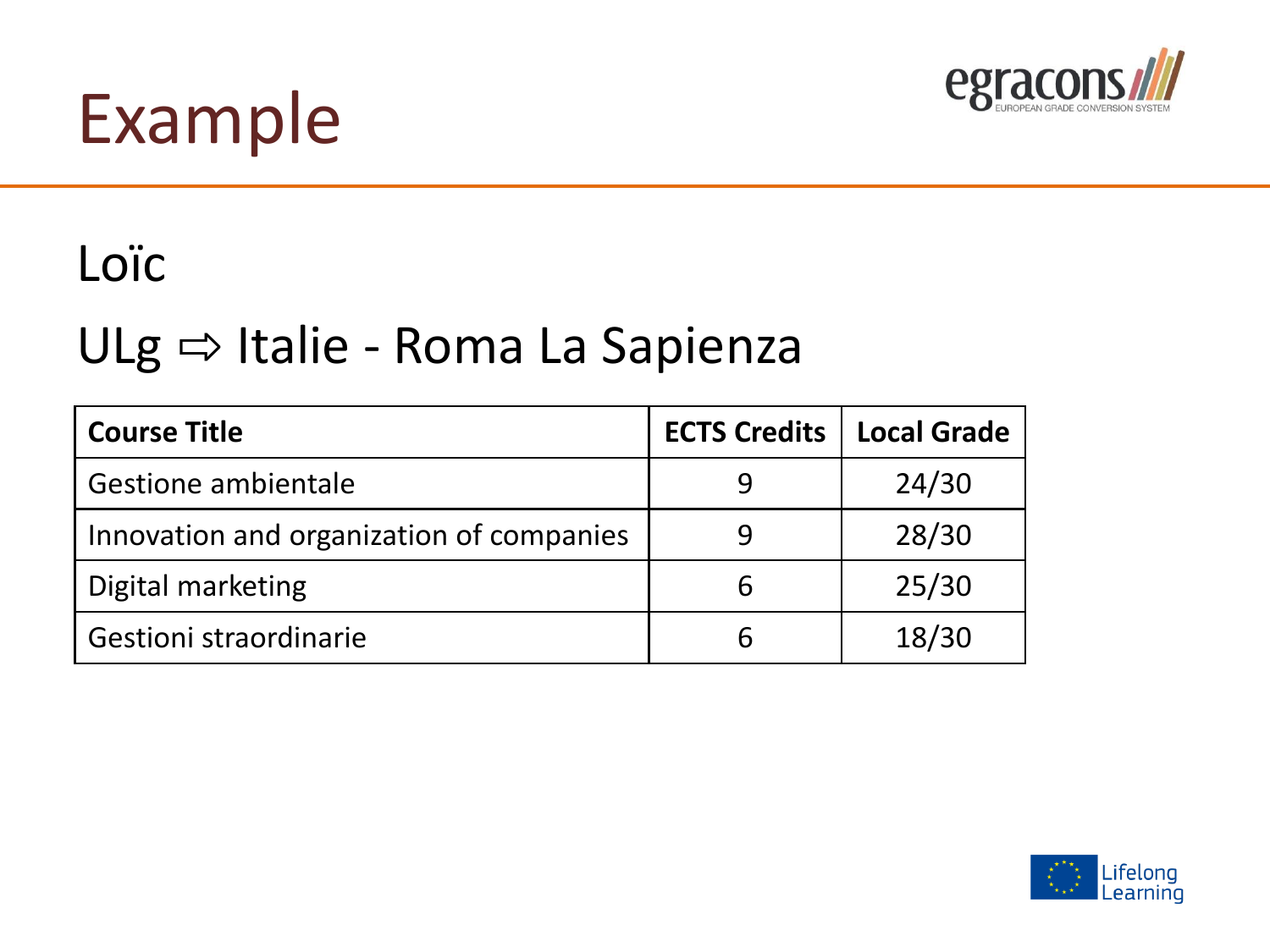

#### La Sapienza - Management & administration - master

| <b>Local Grade</b> | <b>Grade Percentage</b> | <b>Cumulative</b><br><b>Percentage</b> |  |  |  |
|--------------------|-------------------------|----------------------------------------|--|--|--|
| 30 e lode          | 4,29                    | 4,29                                   |  |  |  |
| 30                 | 29,06                   | 33,35                                  |  |  |  |
| 29                 | 4,36                    | 37,71                                  |  |  |  |
| 28                 | 19,20                   | 56,91                                  |  |  |  |
| 27                 | 14,72                   | 71,63                                  |  |  |  |
| 26                 | 9,10                    | 80,73                                  |  |  |  |
| 25                 | 6,27                    | 87,00                                  |  |  |  |
| 24                 | 4,66                    | 91,66                                  |  |  |  |
| 23                 | 2,40                    | 94,06                                  |  |  |  |
| 22                 | 1,86                    | 95,92                                  |  |  |  |
| 21                 | 1,12                    | 97,04                                  |  |  |  |
| 20                 | 1,38                    | 98,42                                  |  |  |  |
| 19                 | 0,44                    | 98,86                                  |  |  |  |
| 18                 | 1,12                    | 100,00                                 |  |  |  |

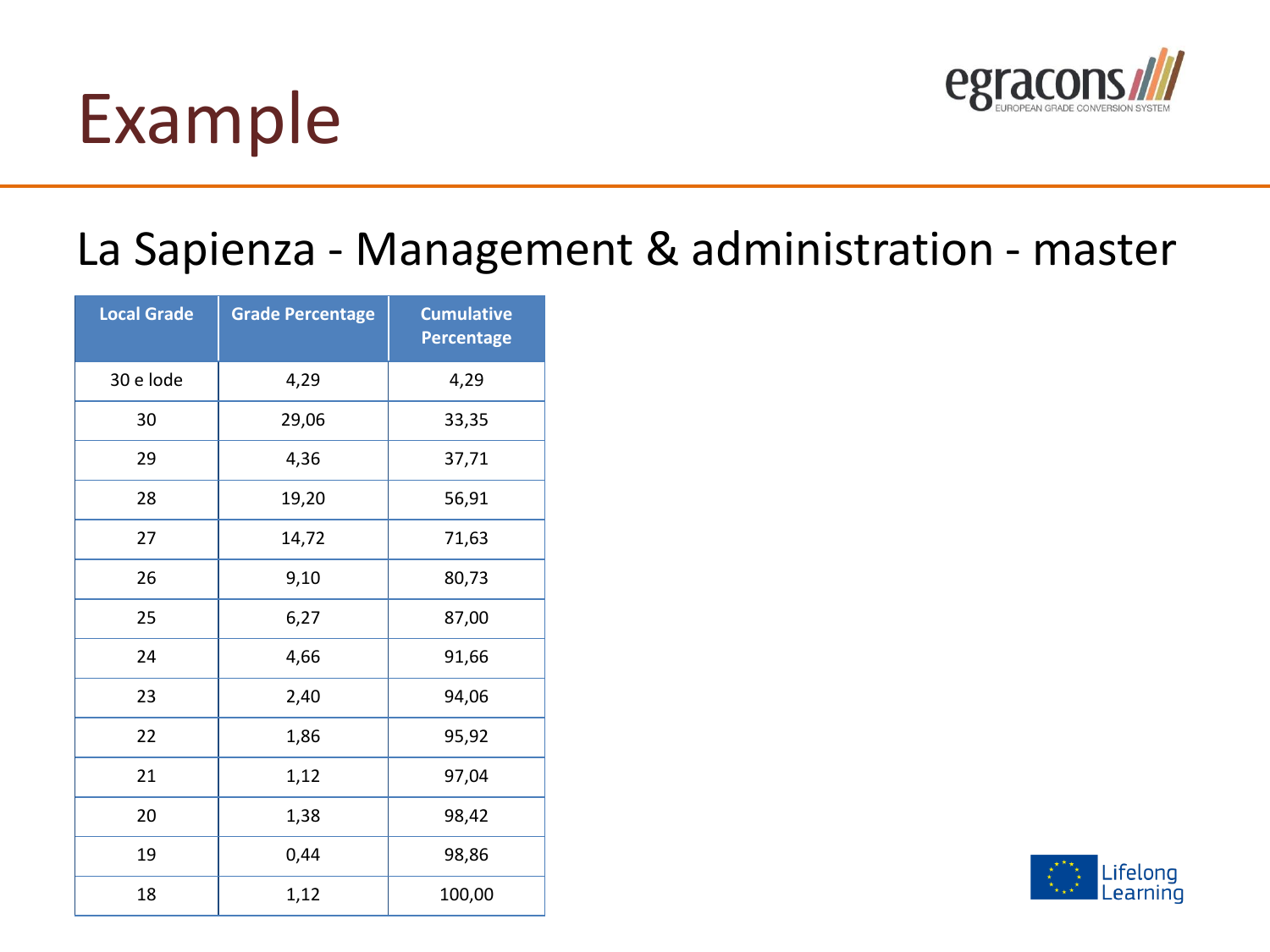

#### ULg - Management & administration - master

| <b>Institutional</b><br><b>Grade</b> | <b>Grade</b><br>percentage | <b>Cumulative</b><br>percentage |
|--------------------------------------|----------------------------|---------------------------------|
| 20                                   | 0,72 %                     | 0,72%                           |
| 19                                   | 1,41 %                     | 2,13 %                          |
| 18                                   | 4,68 %                     | 6,81%                           |
| 17                                   | 8,14 %                     | 14,96 %                         |
| 16                                   | 12,81 %                    | 27,76 %                         |
| 15                                   | 14,89 %                    | 42,65 %                         |
| 14                                   | 16,57 %                    | 59,22 %                         |
| 13                                   | 14,30 %                    | 73,53 %                         |
| 12                                   | 12,68 %                    | 86,21%                          |
| 11                                   | 7,83 %                     | 94,04 %                         |
| 10                                   | 5,96 %                     | 100 %                           |

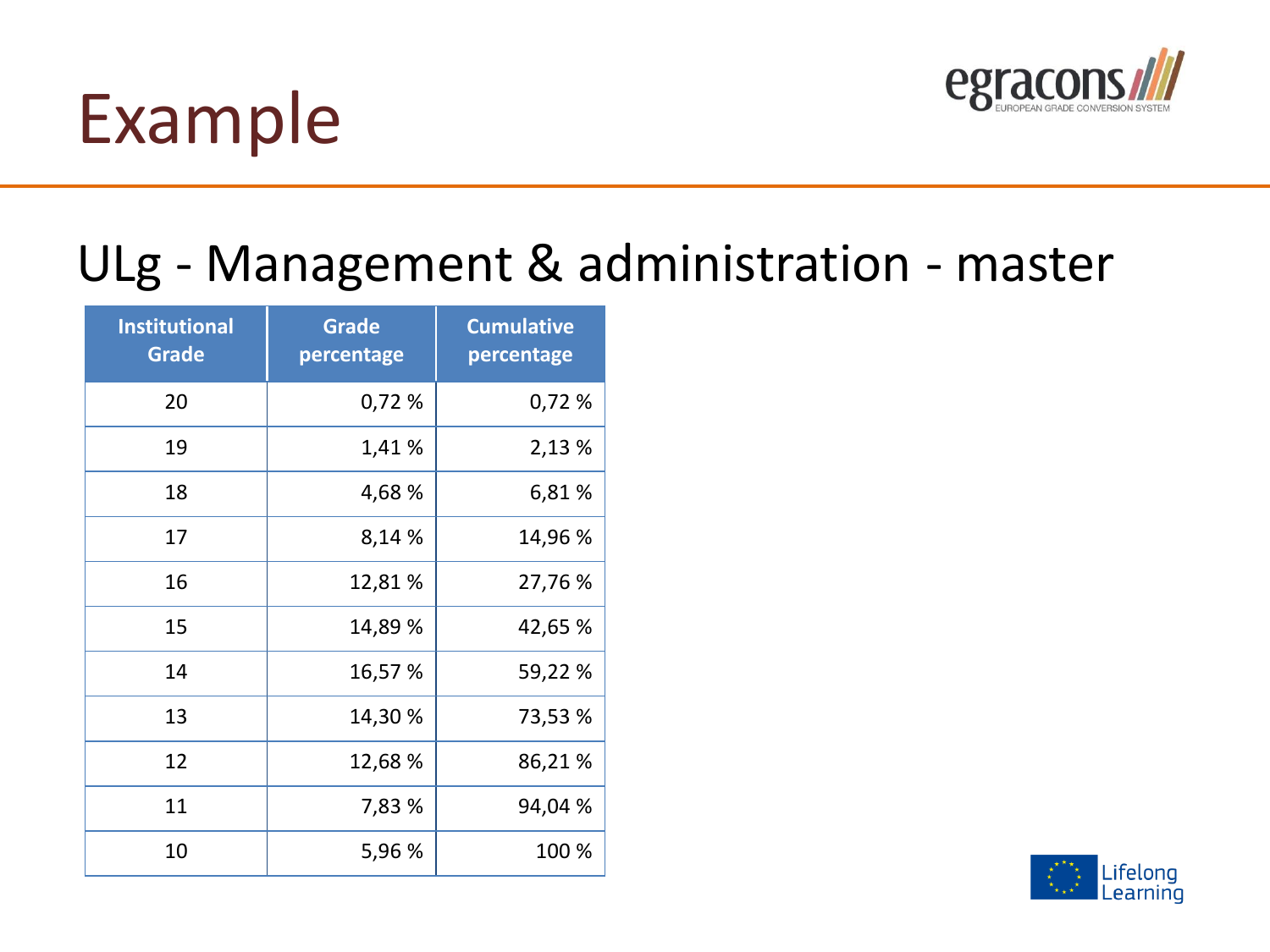



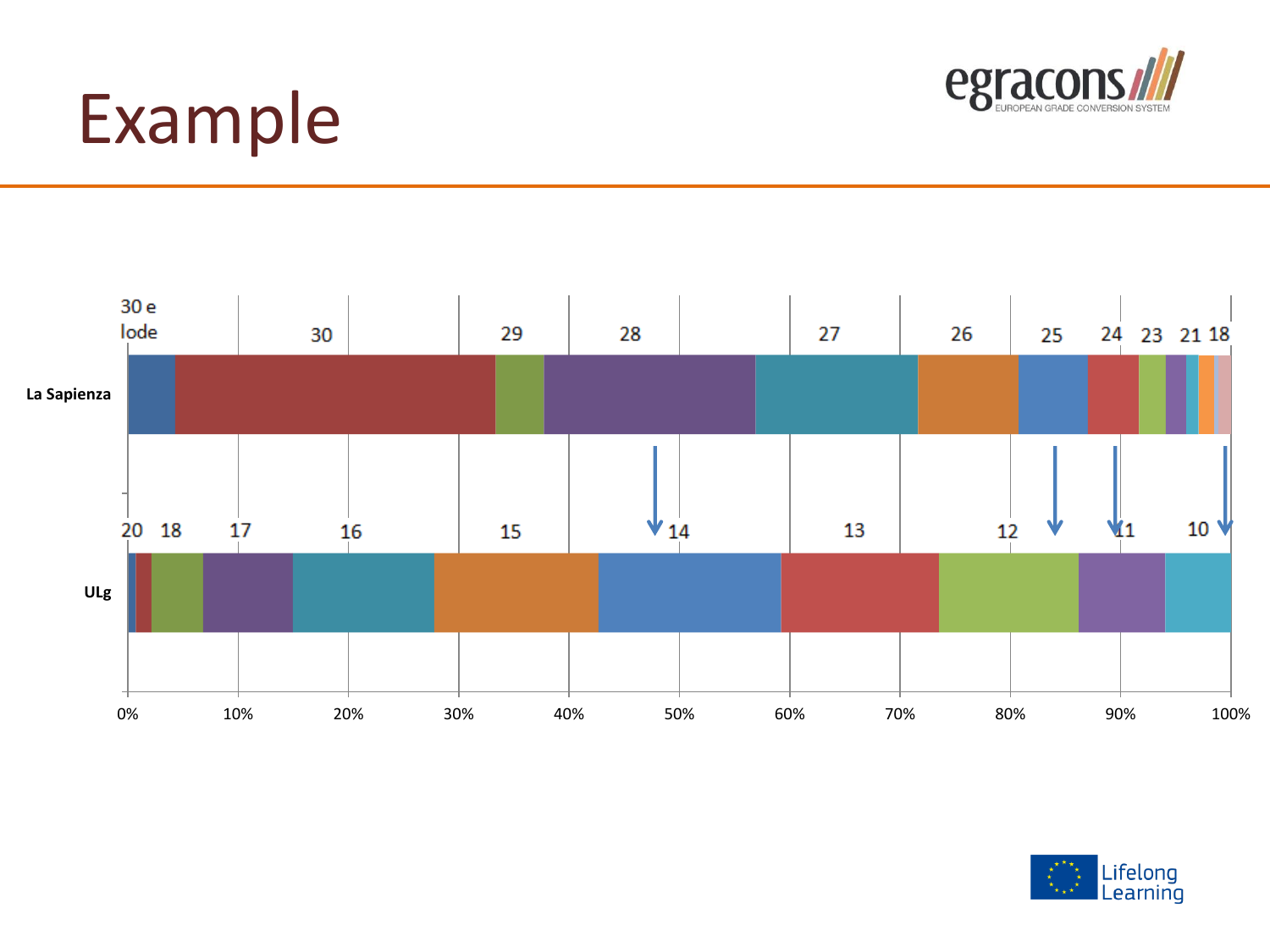

# The EGRACONS project

Aim :

#### Promote the use of grade distribution tables throughout Europe

– Better understanding of the graduation system

– Online tool

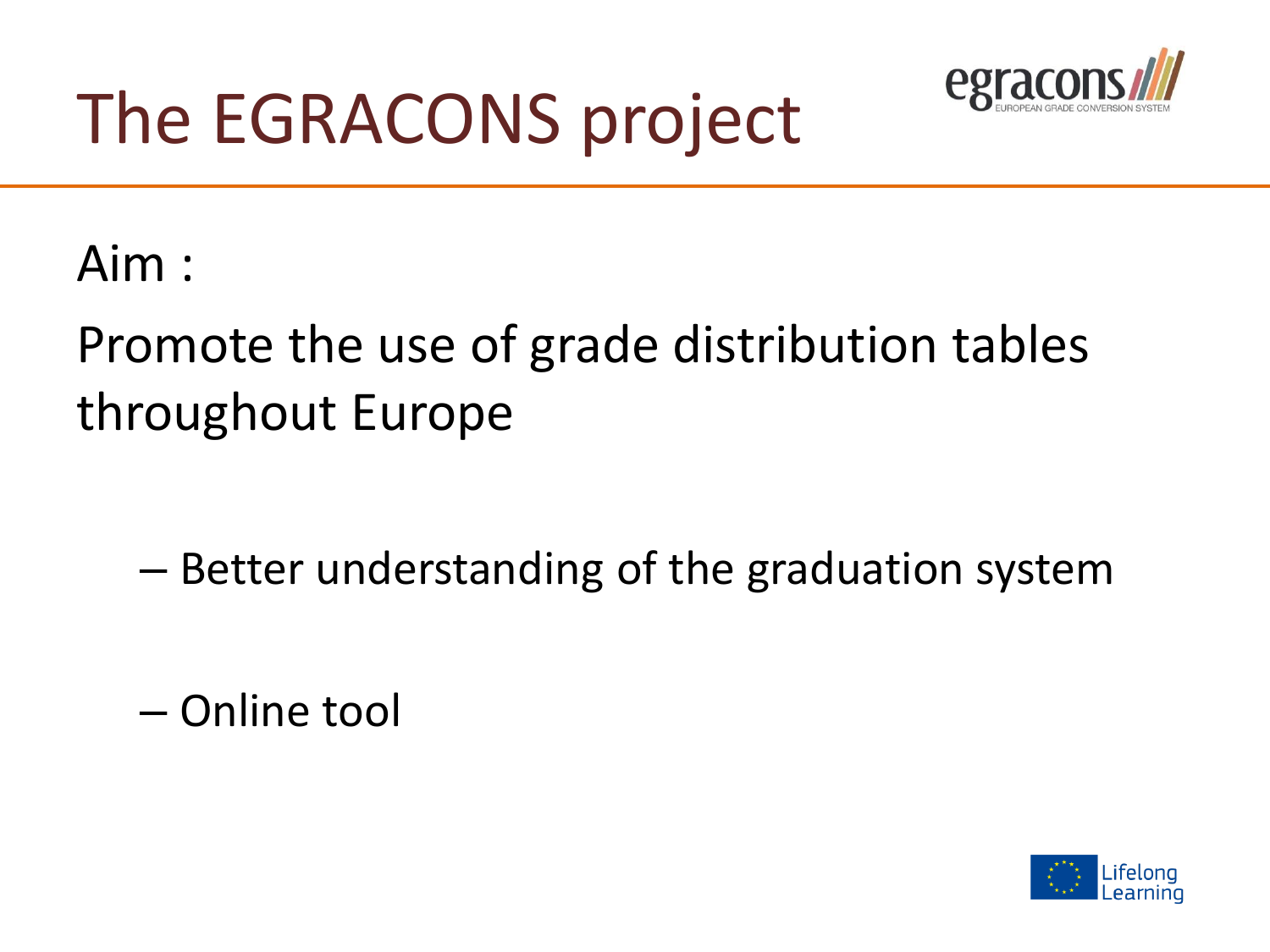

# The EGRACONS project

Results :

- –Country reports : description of how graduation works in each European country [http://egracons.eu/sites/default/files/COUNTRY\\_REPORTS\\_14.09.2015.pdf](http://egracons.eu/sites/default/files/COUNTRY_REPORTS_14.09.2015.pdf)
- –Online tool (+ template)

<http://egracons.eu/news/egracons-grade-conversion-tool-demo>

–Grading Table Instructions

<http://egracons.eu/page/grading-table-instructions-and-template>

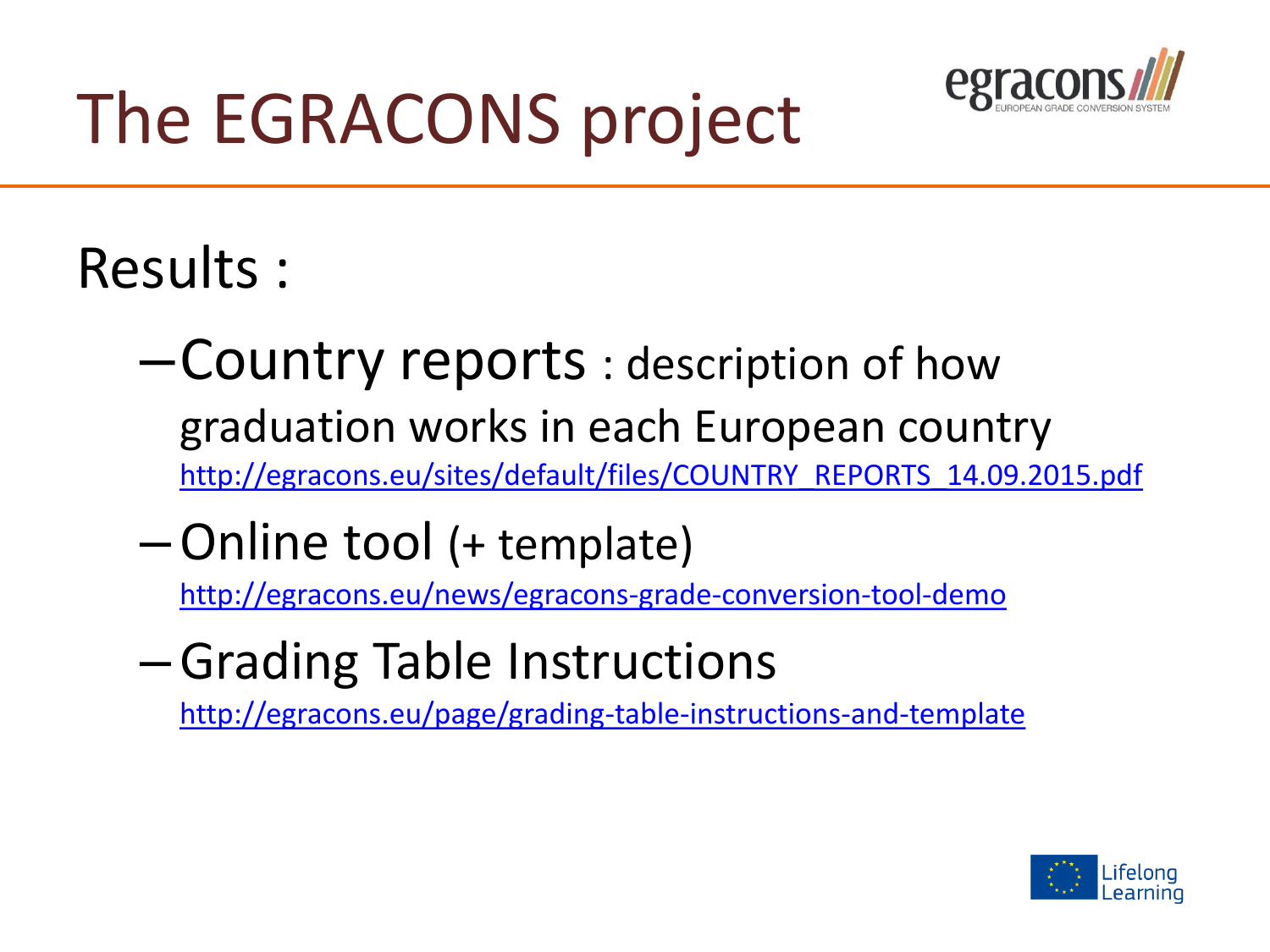

- 1. Choose a coordinator
- 2. Identify the reference groups (ISCED codes)
- 3. Collect the marks
- 4. Calculate the grade distribution

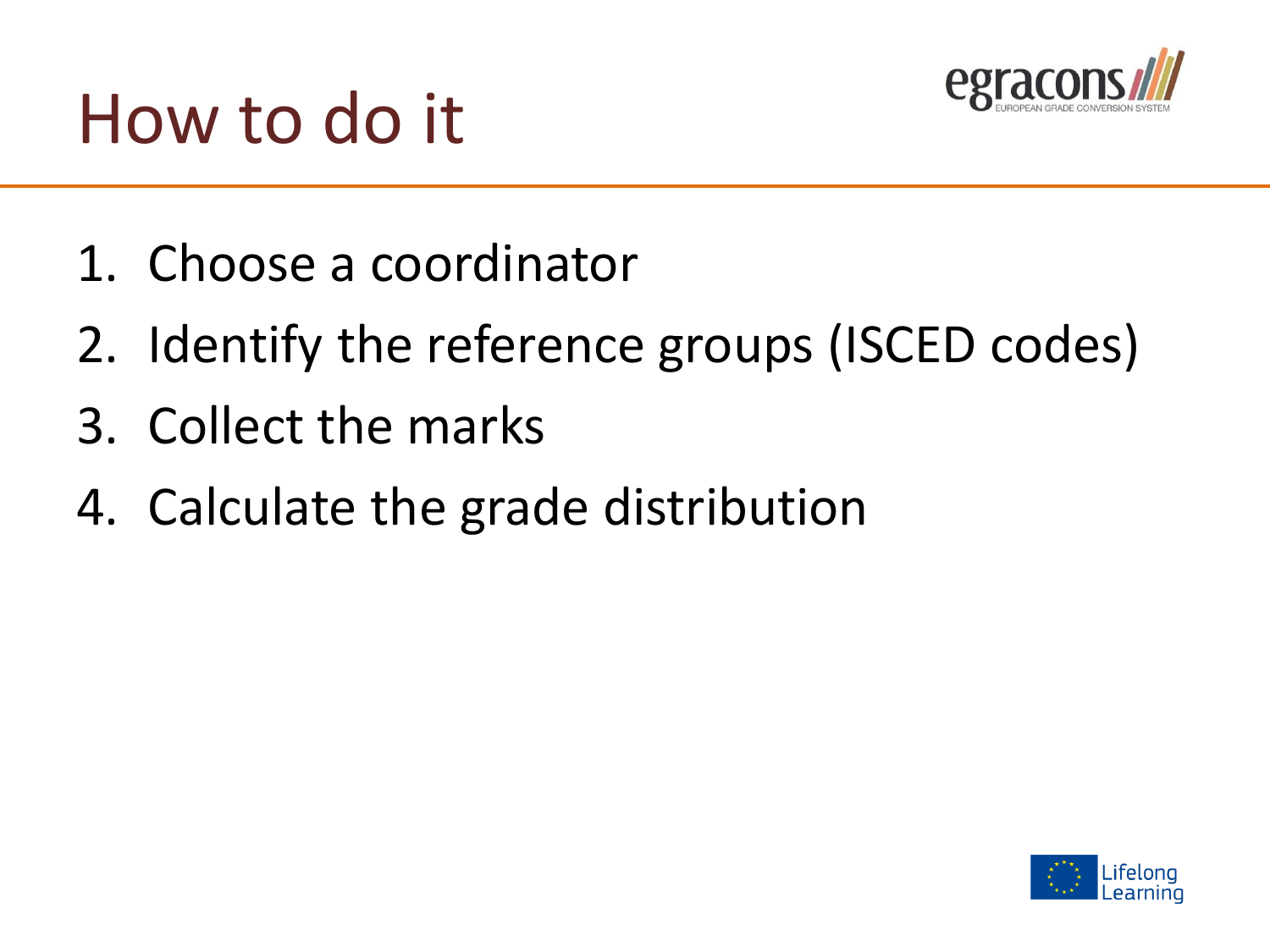

- 1. Choose a coordinator
	- who ?
	- central level
	- IT service

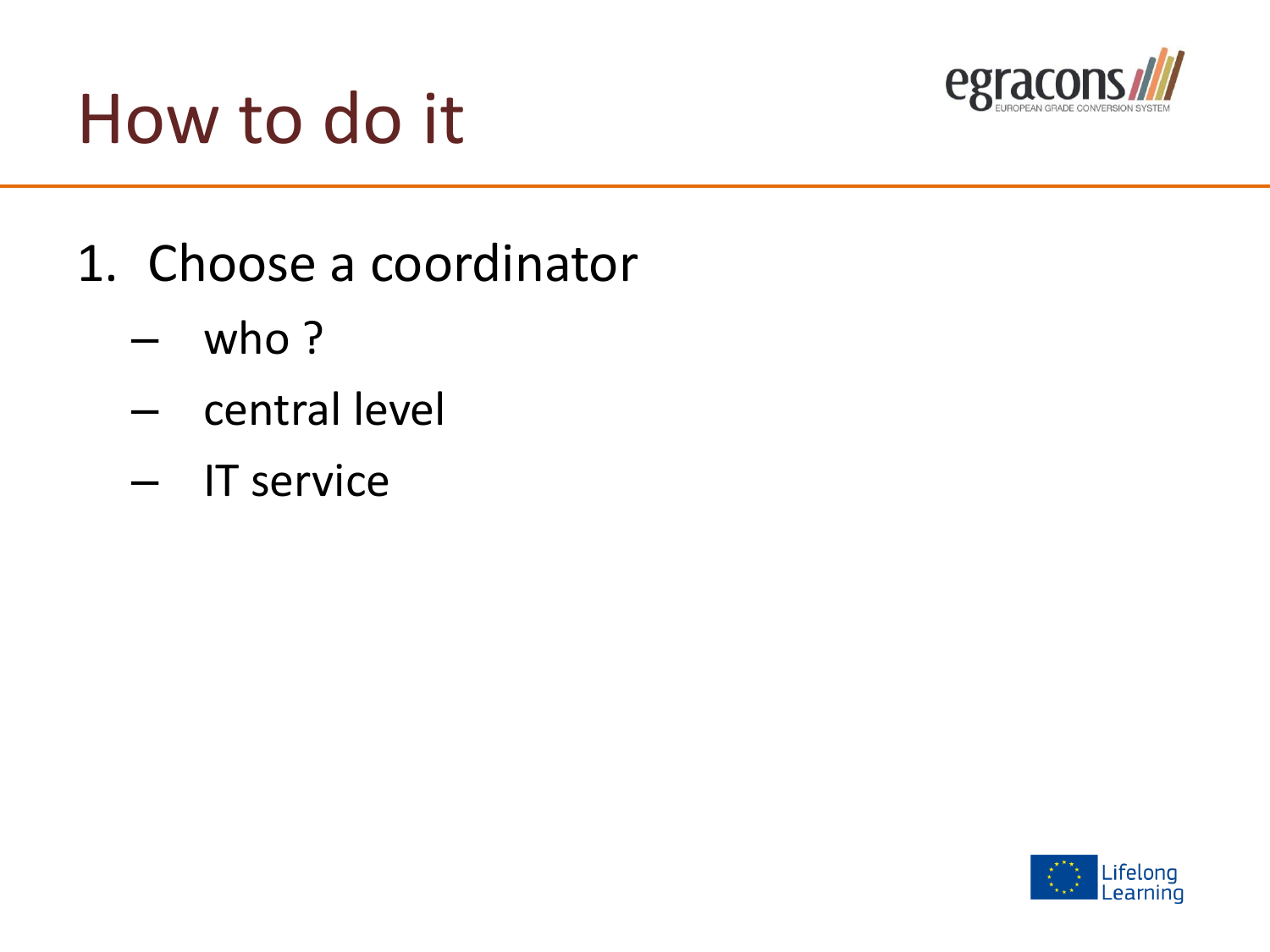

- 2. Identify the reference groups
	- ISCED-F codes + cycle

[http://www.uis.unesco.org/Education/Documents/isced-fields](http://www.uis.unesco.org/Education/Documents/isced-fields-of-education-training-2013.pdf)of-education-training-2013.pdf

– Check with your national agency

aef-europe.be > Gérer mon projet > AC103 2016 Gestion des activités > Ressouces [Documents utiles](http://www.erasmusplus-fr.be/menu-expert/ac1mobilite/enseignement-superieur-pays-programme/documents-utiles/) > Tableau de correspondance ISCED

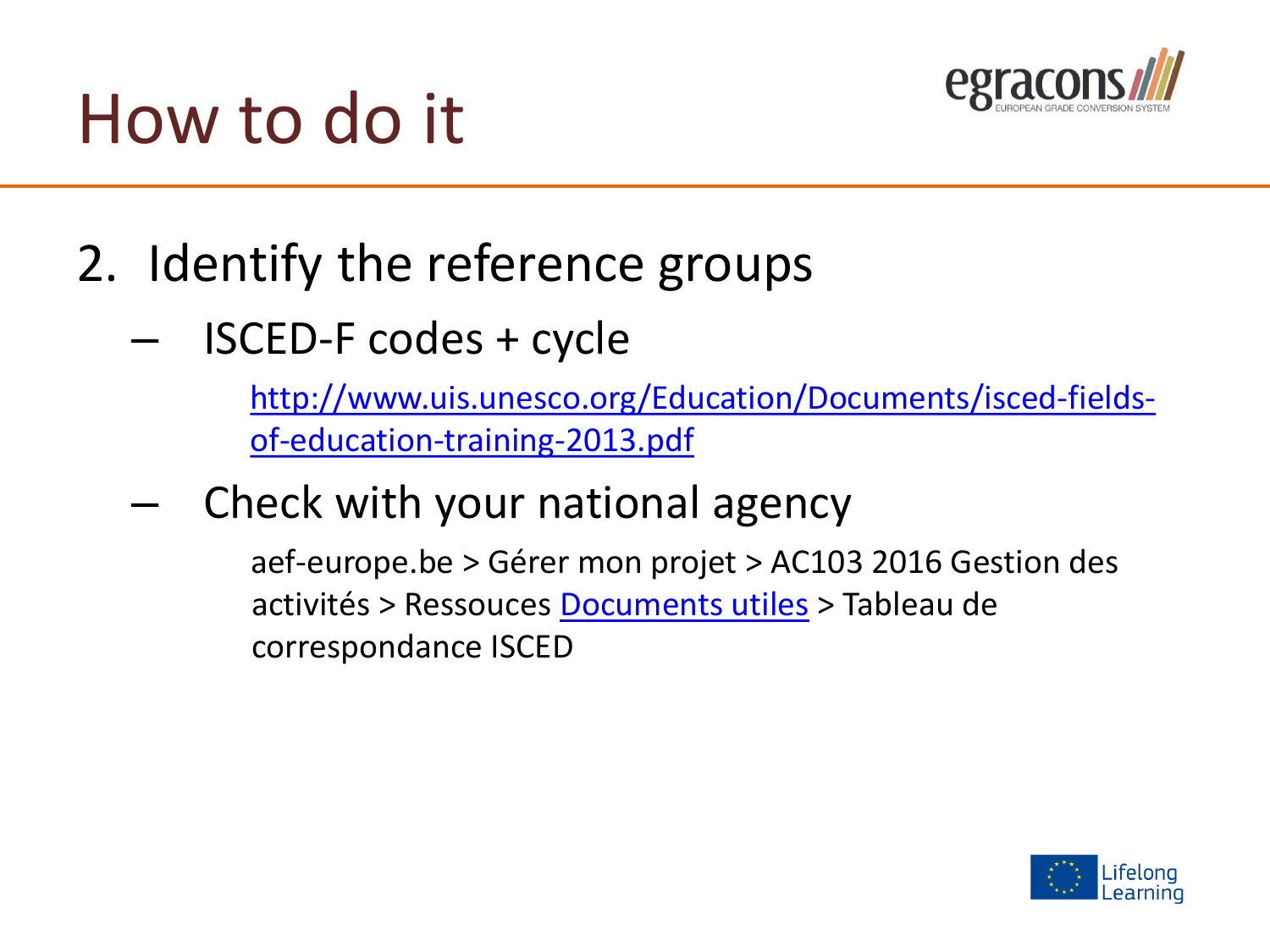

- 3. Collect the marks
	- where are they centralized ?
	- marks for all courses for all the cycle students (if first year of higher education with free access, then exclude BA1)
	- pass marks only  $(10 \text{ et } +)$
	- for each degree (per cycle), over 2 years

| 2014-2015 and<br>2015-2016 | <b>ISCED</b> | 20 | 19 | 18   17         |     | 16   15   14   13   12   11 |                  |            |     |            |       | $\overline{10}$ |
|----------------------------|--------------|----|----|-----------------|-----|-----------------------------|------------------|------------|-----|------------|-------|-----------------|
| Bachelier kiné             | 0915         | 10 | 40 | $160 \mid$      | 260 |                             | $420$   450      | 500        | 460 | 420        | 270 l | 210             |
| Master kiné                | 0915         |    | 15 | 50 <sub>1</sub> | 80  | 130                         | 140 <sup>1</sup> | $170 \mid$ | 140 | $130 \mid$ | 80    | 60              |
| <b>Bachelier logo</b>      | 0915         | 20 | 50 | 160             | 270 | 440                         | 480              | 530        | 510 | 440        | 280   | 220             |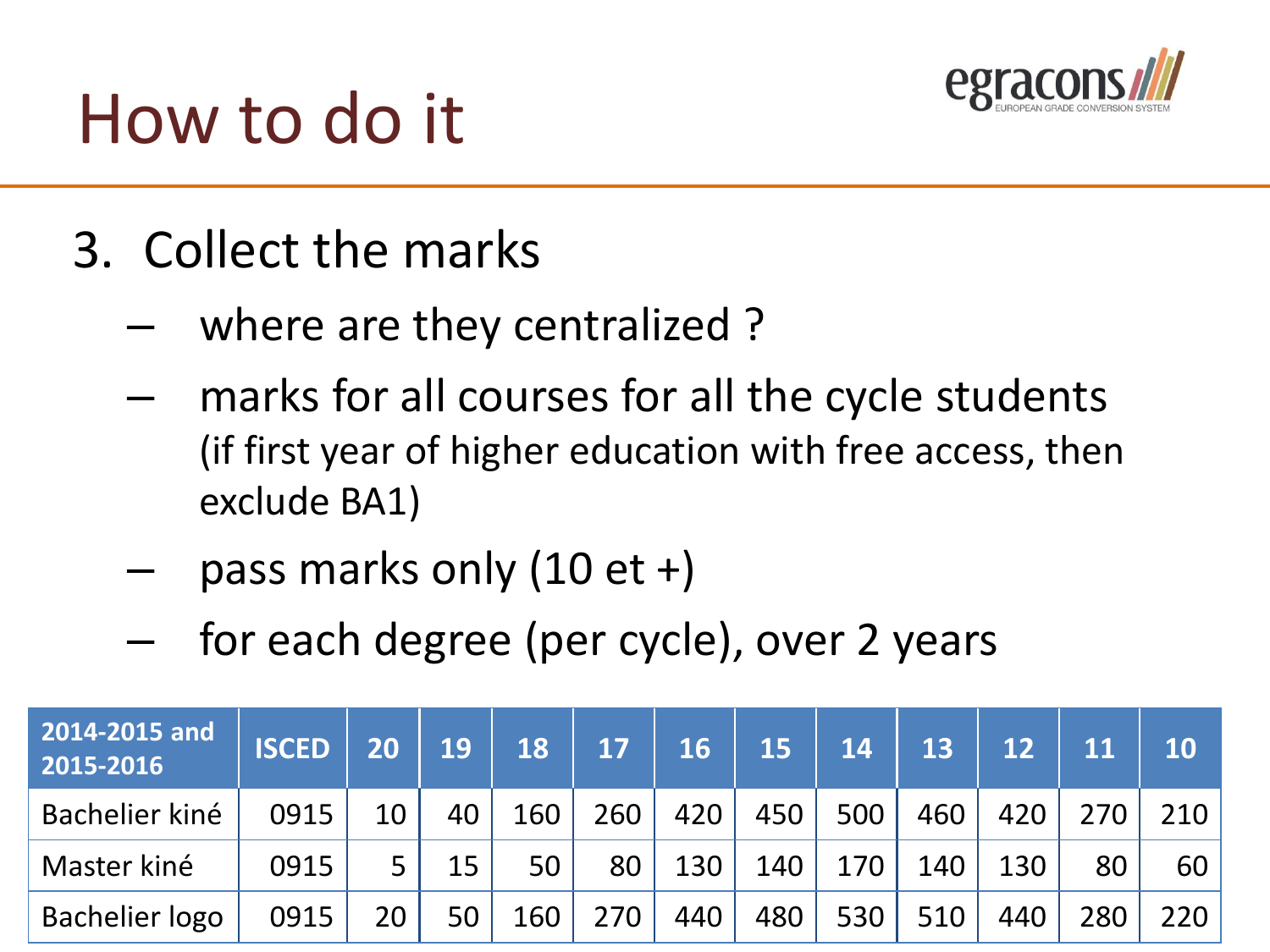

4. Calculate the grade distribution

- Add up the results per cycle and isced code
- Calculate the distribution in %

| <b>Bachelier 0915</b> |      |      |       |       |           |       |       |       |       |      |       |
|-----------------------|------|------|-------|-------|-----------|-------|-------|-------|-------|------|-------|
| 20                    | 19   | 18   | 17    | 16    | <b>15</b> | 14    | 13    | 12    | 11    | 10   | Total |
| 30                    | 90   | 320  | 530   | 860   | 930       | 1030  | 970   | 860   | 550   | 430  | 6.600 |
| 0,46                  | 1,36 | 4,85 | 8,03  | 13,03 | 14,09     | 15,60 | 14,70 | 13,03 | 8,33  | 6,52 |       |
| %                     | %    | %    | %     | ℅     | %         | %     | %     | %     | %     | %    |       |
| 0,46                  | 1,82 | 6,67 | 14,70 | 27,73 | 41,82     | 57,42 | 72,12 | 85,15 | 93,48 | 100  |       |
| $\frac{9}{6}$         | %    | %    | %     | %     | %         | %     | %     | %     | %     | %    |       |

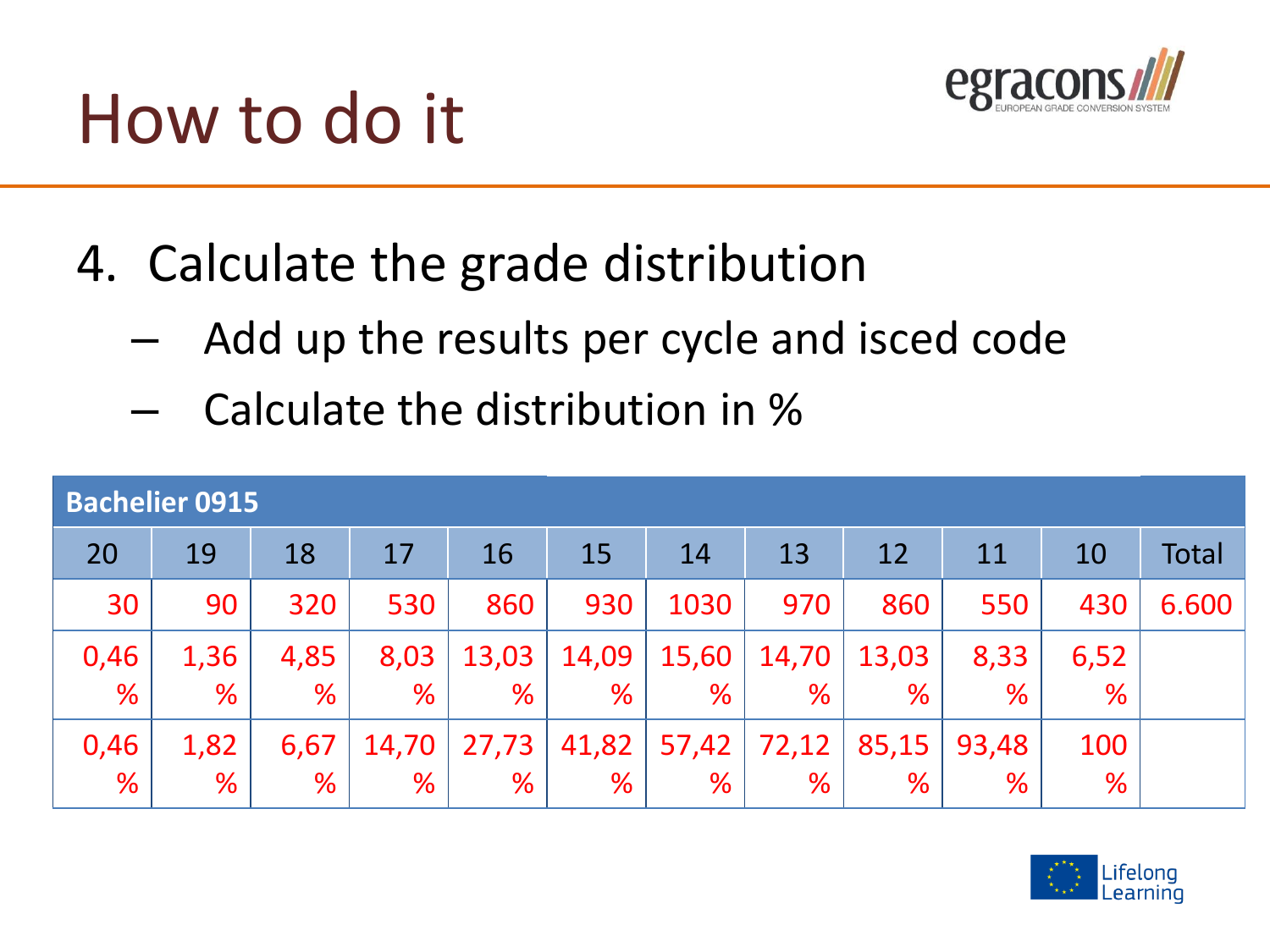

| <b>Bachelor - 0915 Therapy and rehabilitation</b> |        |        |  |  |  |  |  |  |
|---------------------------------------------------|--------|--------|--|--|--|--|--|--|
| 20                                                | 0,46%  | 0,46%  |  |  |  |  |  |  |
| 19                                                | 1,36%  | 1,82%  |  |  |  |  |  |  |
| 18                                                | 4,85%  | 6,67%  |  |  |  |  |  |  |
| 17                                                | 8,03%  | 14,70% |  |  |  |  |  |  |
| 16                                                | 13,03% | 27,73% |  |  |  |  |  |  |
| 15                                                | 14,09% | 41,82% |  |  |  |  |  |  |
| 14                                                | 15,60% | 57,42% |  |  |  |  |  |  |
| 13                                                | 14,70% | 72,12% |  |  |  |  |  |  |
| 12                                                | 13,03% | 85,15% |  |  |  |  |  |  |
| 11                                                | 8,33%  | 93,48% |  |  |  |  |  |  |
| 10                                                | 6,52%  | 100 %  |  |  |  |  |  |  |

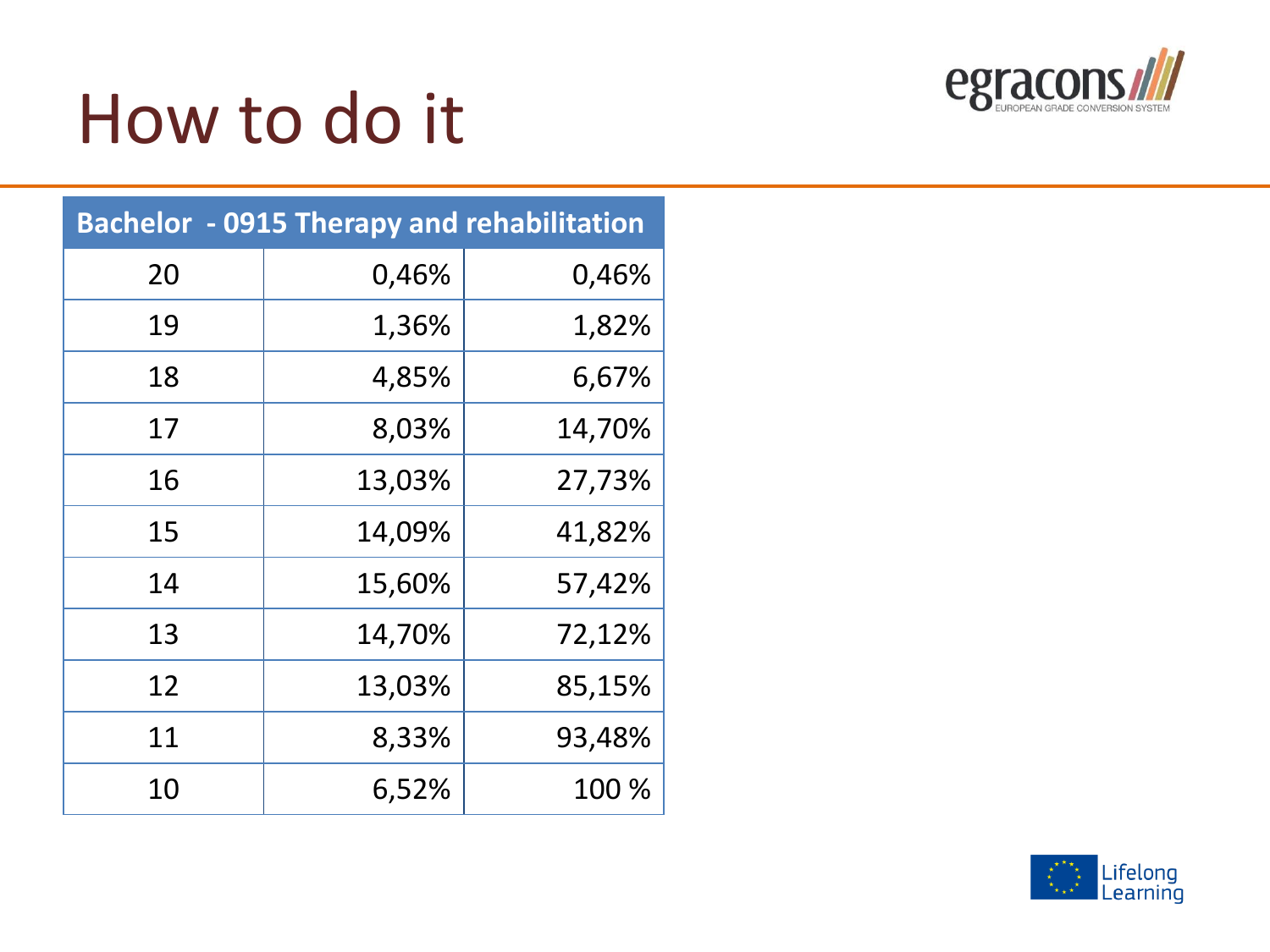

- Ask your IT service manager to do the calculation
- Join Egracons
- Convince your partners to join too

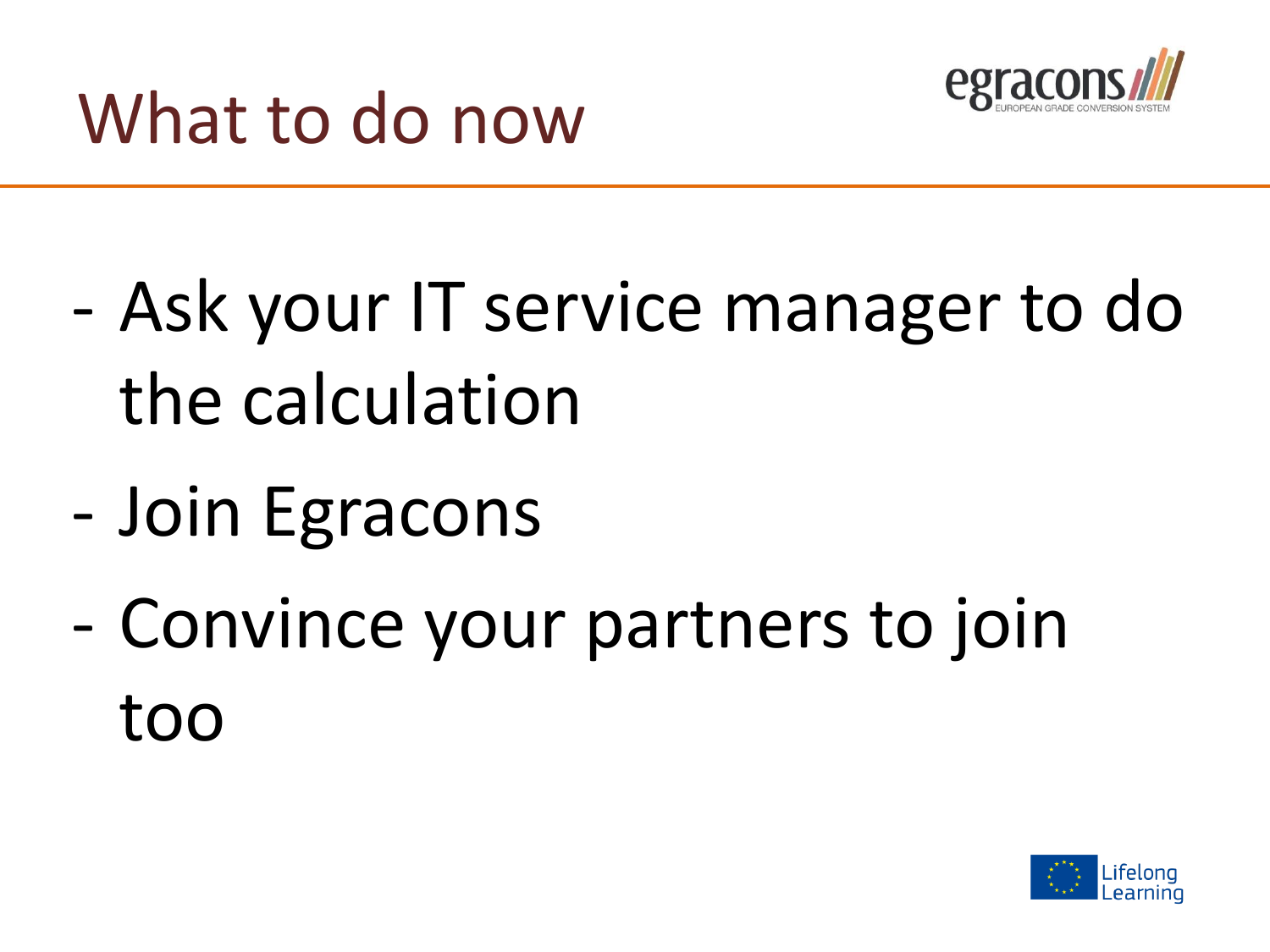

#### What to do now

#### And forget about the headaches when struggling with grade transfer !